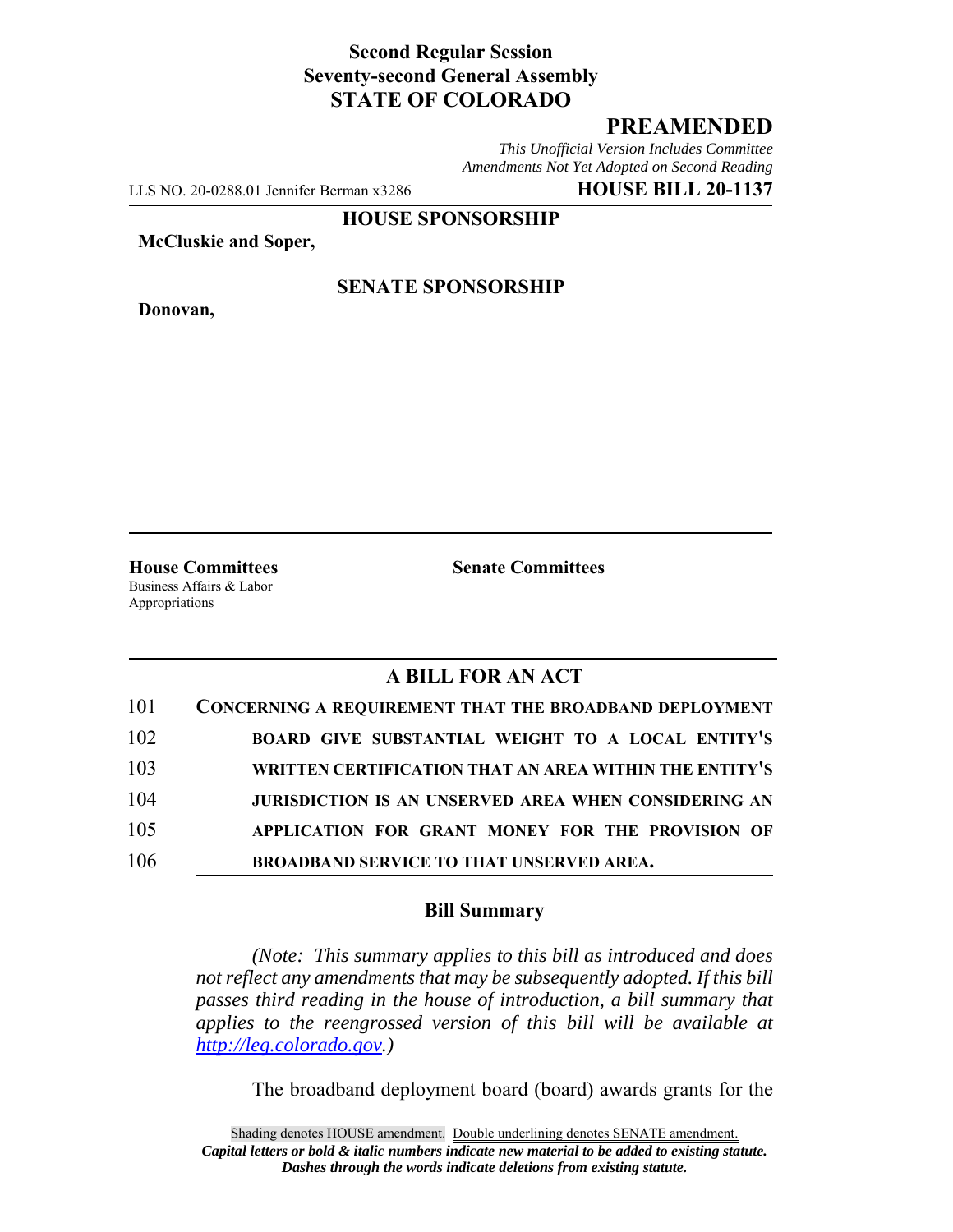provision of broadband service in unserved areas of the state, which are areas deemed to have insufficient broadband service. The bill requires that an applicant for grant money from the board submit to the board a written certification from the local entity with jurisdiction over the area that the applicant proposes to serve certifying that the area is an unserved area. The board is required, both when initially considering the application and on appeal, to give substantial weight to a local entity's written certification that an area is an unserved area and, after reviewing all of the evidence regarding an application, may reject the conclusion of the written certification only upon the vote of at least 10 of the 15 voting members of the board.

 *Be it enacted by the General Assembly of the State of Colorado:* **SECTION 1.** In Colorado Revised Statutes, 40-15-102, **amend** (17.5) as follows: **40-15-102. Definitions.** As used in this article 15, unless the context otherwise requires: (17.5) "Local entity" means elected members of a county, government, municipal, government, school district, or board of cooperative educational services in an unserved area OR CITY AND COUNTY GOVERNMENT. **SECTION 2.** In Colorado Revised Statutes, 40-15-509.5, **amend** 11 (8) introductory portion,  $(8)(a)$ , and  $(8)(b)$  as follows: **40-15-509.5. Broadband service - report - broadband deployment board - broadband administrative fund - creation - definitions - rules - repeal.** (8) The board shall direct the commission to transfer money, in a manner consistent with this section, from the account for broadband deployment established in the HCSM to approved grant applicants. The board shall develop criteria for awarding money for 18 new projects into TO DEPLOY BROADBAND IN unserved areas, including: (a) (I) Developing a project application process that places the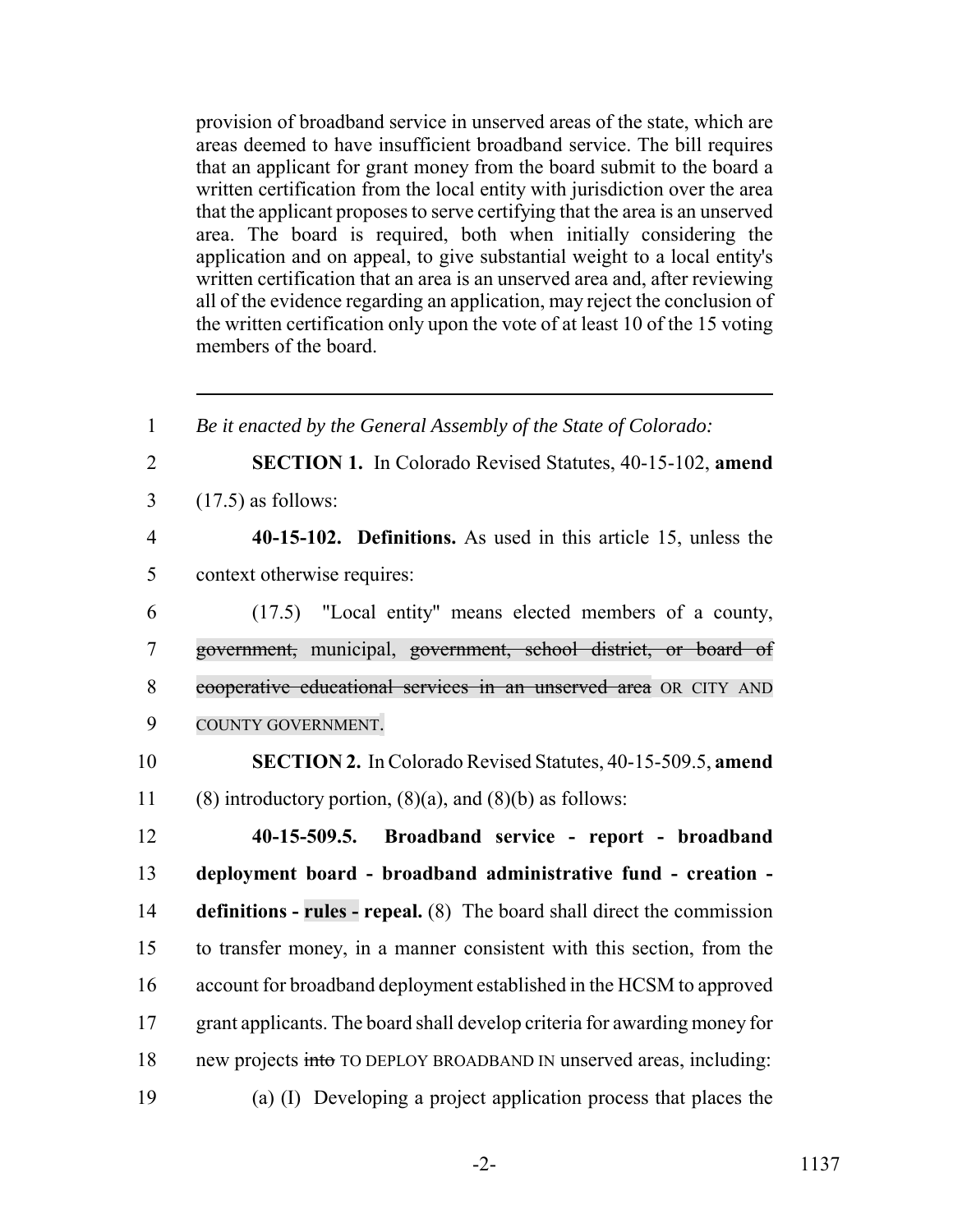burden on an eligible applicant to demonstrate that its proposed project meets the project eligibility criteria established in this subsection (8), including a requirement that the proposal concern a new project, and not a project already in progress, and a requirement to prove that the area to be served by the proposed project is an unserved area.

 (II) To prove that the area to be served is an unserved area, the applicant:

 (A) Must submit a map and a list of household addresses demonstrating the insufficient availability of broadband service in the area The applicant must submit the application, map, and list of 11 household addresses to the board; the board of county commissioners, city council, or other local entitywith authority over the area to be served; and all incumbent providers or incumbent broadband providers that provide broadband internet service or broadband service in the area proposed to be served in the application; AND

 (B) MAY SUBMIT TO THE BOARD THE WRITTEN CERTIFICATION OF 17 A LOCAL ENTITY AS DESCRIBED IN SUBSECTION (8)(a)(III) OF THIS SECTION. (III) AS ADDITIONAL EVIDENCE OF THE INSUFFICIENT AVAILABILITY OF BROADBAND SERVICE IN THE AREA THAT AN APPLICANT PROPOSES TO SERVE,THE APPLICANT MAY REQUEST FROM A LOCAL ENTITY WITH JURISDICTION OVER THE AREA PROPOSED TO BE SERVED A WRITTEN 22 CERTIFICATION THAT THE AREA IS AN UNSERVED AREA. THE LOCAL ENTITY SHALL NOT PROVIDE WRITTEN CERTIFICATION UNTIL AFTER THE LOCAL ENTITY HAS:

 (A) PROVIDED PUBLIC NOTICE, INCLUDING NOTIFICATION TO ANY INCUMBENT PROVIDER, IF ANY, AND HELD A HEARING ON THE ISSUE; AND (B) COLLECTED, SOLICITED, AND REVIEWED ANY QUANTITATIVE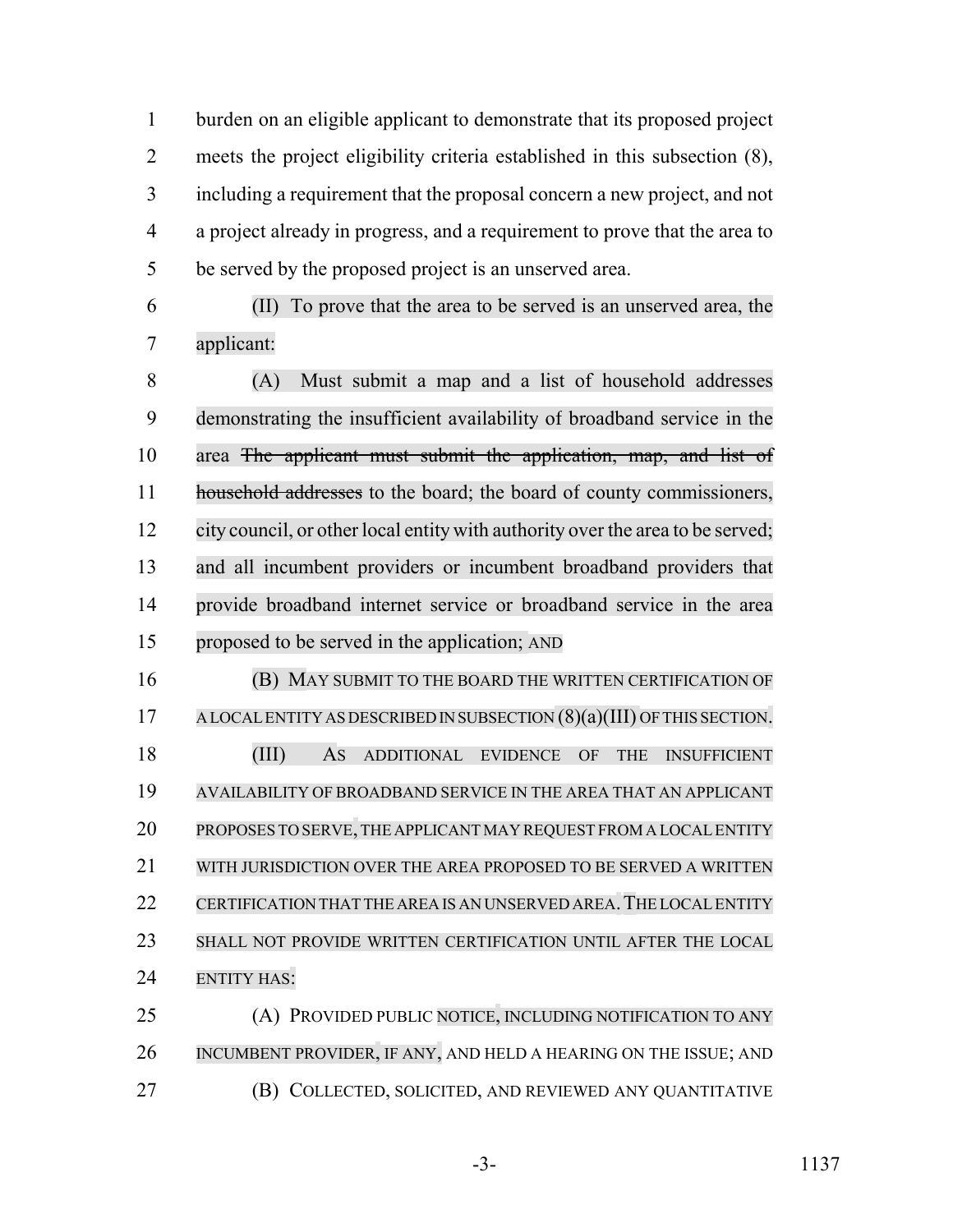DATA THAT IT DEEMS APPROPRIATE REGARDING THE AVAILABILITY OF BROADBAND SERVICE IN THE AREA THAT THE APPLICANT PROPOSES TO SERVE. A LOCAL ENTITY MUST COLLECT, SOLICIT, AND REVIEW QUANTITATIVE DATA IN ACCORDANCE WITH RULES ADOPTED BY THE EXECUTIVE DIRECTOR OF THE DEPARTMENT OF REGULATORY AGENCIES,IN CONSULTATION WITH THE OFFICE OF INFORMATION TECHNOLOGY CREATED IN SECTION 24-37.5-103 AND THE BROADBAND DEPLOYMENT BOARD CREATED IN SECTION 40-15-509.5, REGARDING STANDARDS CONCERNING QUANTITATIVE DATA.

 (IV) The board shall establish a notice and comment period of at 11 least sixty days within which the ANY INTERESTED PARTY, INCLUDING A 12 local entity WITH JURISDICTION OVER THE AREA PROPOSED TO BE SERVED, WHETHER OR NOT THE ENTITY PROVIDED A WRITTEN CERTIFICATION AS 14 DESCRIBED IN SUBSECTION (8)(a)(III) OF THIS SECTION, may review and comment on the application.

 (b) Developing a methodology for determining whether a proposed project will serve unserved areas. THE BOARD'S METHODOLOGY MUST GIVE SUBSTANTIAL WEIGHT TO A LOCAL ENTITY'S WRITTEN CERTIFICATION ON THE ISSUE OF WHETHER THE AREA TO BE SERVED IS AN UNSERVED AREA.

 **SECTION 3. Act subject to petition - effective date - applicability.** (1) This act takes effect at 12:01 a.m. on the day following the expiration of the ninety-day period after final adjournment of the general assembly (August 5, 2020, if adjournment sine die is on May 6, 2020); except that, if a referendum petition is filed pursuant to section 1 (3) of article V of the state constitution against this act or an item, section, or part of this act within such period, then the act, item, section, or part